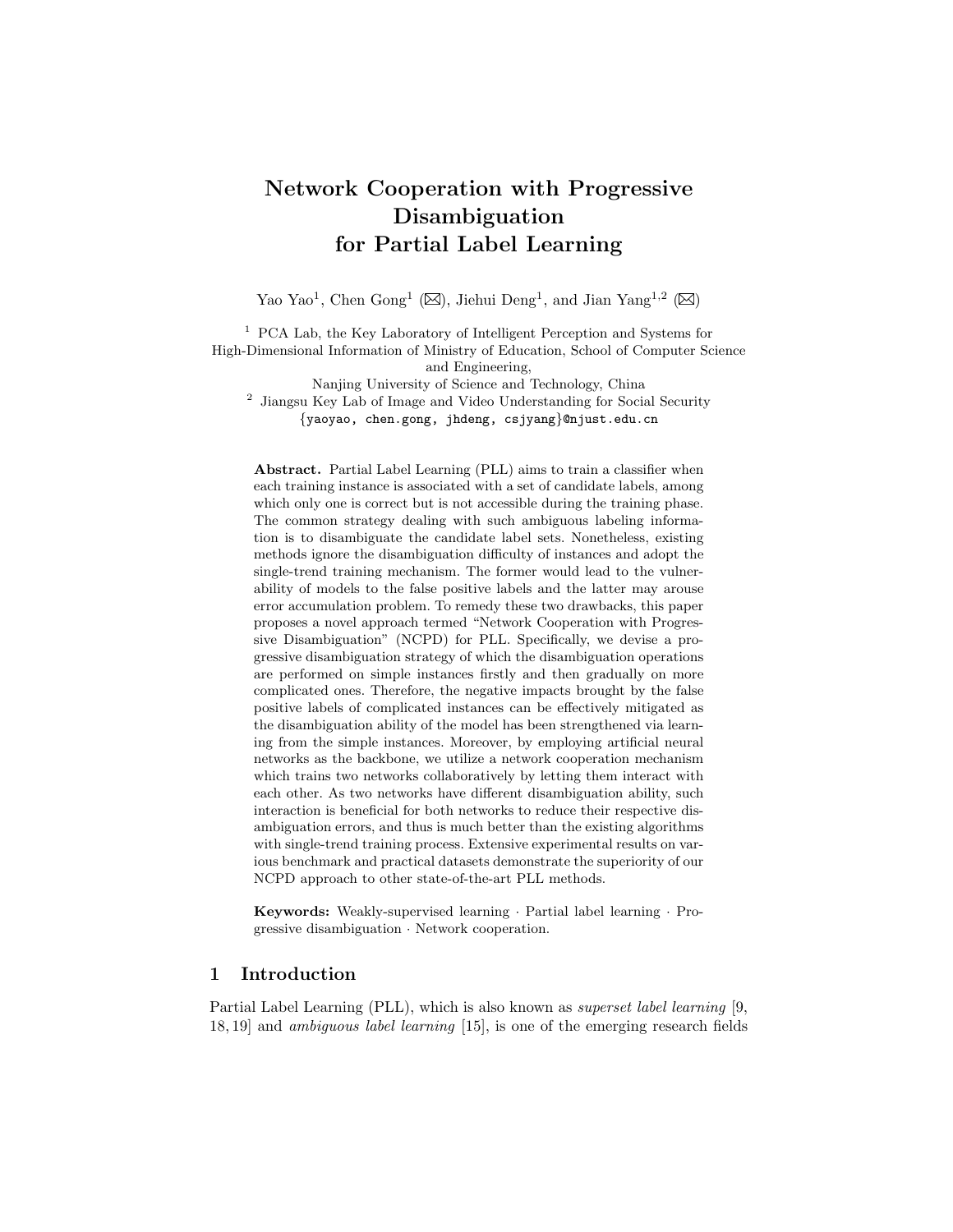

Fig. 1: Two example applications of PLL. (a) In crowdsourcing, some annotators may mistakenly label the picture of a cat with "Tigger" or "Leopard" due to their limited cognitive ability. In this case, the query image contains three labels but only one of them is correct. (b) A newsletter contains an image and the corresponding text caption, from which we can roughly know that Michael Jordan, Kobe Bryant, and Lebron James may in the image. However, we can not figure out the concrete correspondence between the faces and the names.

in weakly-supervised learning [5, 10, 26, 35]. PLL learns from ambiguous labeling information where each training instance is associated with multiple candidate labels and only one of them is valid. Due to the prevalence of ambiguous labeling in real-world scenarios, PLL has many practical applications such as crowdsourcing  $[9]$ , image classification  $[4, 6, 21, 29]$ , web mining  $[22]$ , etc (see Fig. 1).

Formally, let  $\mathcal{X} \in \mathbb{R}^d$  denote the d-dimensional input space and  $\mathcal{Y} = \{1, 2, \cdots, c\}$ denote the label space with  $c$  class labels. The task of PLL is to induce a classifier  $f: \mathcal{X} \to \mathcal{Y}$  from the partial label training set  $\mathcal{D} = \{(\mathbf{x}_i, \mathcal{S}_i) | 1 \leq i \leq N\},\$ where  $\mathbf{x}_i \in \mathcal{X}$  is a d-dimensional feature vector and  $\mathcal{S}_i \subseteq \mathcal{Y}$  is the corresponding candidate label set of  $x_i$ . Particularly, the basic assumption under PLL framework is that the latent groundtruth label  $y_i$  of  $\mathbf{x}_i$  lies in  $\mathcal{S}_i$ , *i.e.*,  $y_i \in \mathcal{S}_i$ , whereas it is not directly accessible during the training phase.

To learn from such partially labeled instances with ambiguously supervised information, the common strategy is to disambiguate the set of candidate labels of each training instance, namely to detect the unique correct label among multiple candidate labels. There are mainly two classes of methods for such disambiguation operation, namely average-based methods and identification-based methods. Average-based methods treat all candidate labels equally by assuming that they contribute equally to the trained classifier and the prediction is made by averaging their model outputs [15, 36]. These methods share a common deficiency that the effectiveness of the model is greatly affected by the false positive labels in the candidate label sets, which leads to the suppression of groundtruth label by these false positive labels. Identification-based methods address this shortcoming via considering groundtruth label as a latent variable and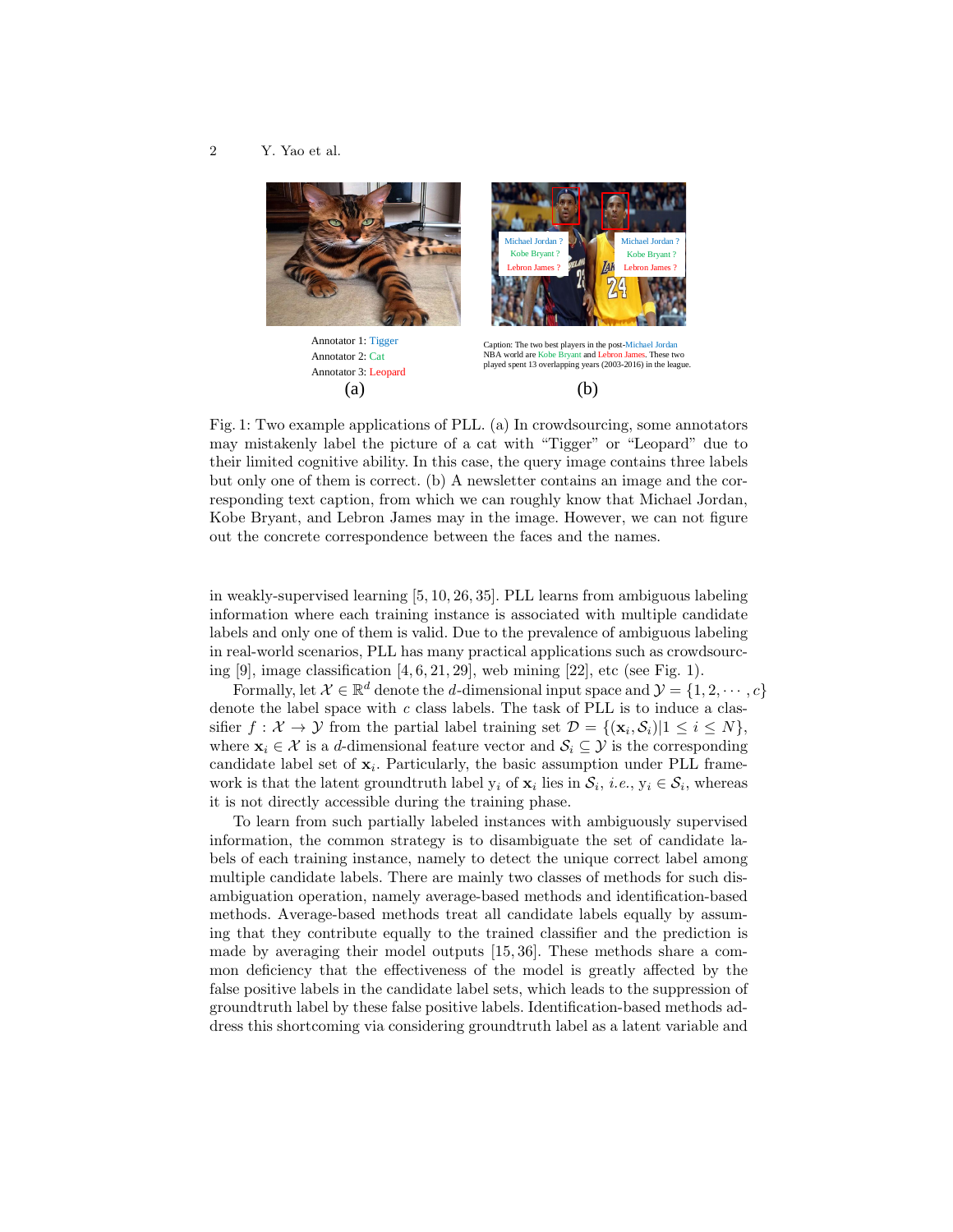gradually identifying it by iterative procedures such as Expectation Maximization (EM) [16, 24, 31]. One potential drawback of identification-based methods is that rather than recovering the latent groundtruth labels, the identified labels might turn out to be false positive and they can hardly be rectified in the subsequent iterations.

In a word, existing methods are vulnerable to false positive labels in the candidate label sets. There are two critical reasons that account for this. Firstly, existing approaches scarcely take the disambiguation difficulty of instances into account, and the disambiguation operations are performed on every training instance all at once. In this case, when the instance is complicated and difficult to classify, their models are likely to mistakenly regard the false positive label as the latent groundtruth label, which will mislead the training process and ultimately impair the disambiguation ability of the models. Secondly, the training process of existing methods are all single-trend, which indicates that the data disambiguated at the current step will be directly transferred back to the model itself in the following steps. Under this circumstance, once the identified labels turn out to be false positive, they would be difficult to correct in the succeeding iterations and thereby raising the error accumulation problem, which will severely degrade their performances.

To address these two shortcomings, this paper proposes a novel approach which employs a progressive disambiguation strategy combined with a network cooperation mechanism for PLL, which is termed "Network Cooperation with Progressive Disambiguation" ("NCPD" for short). Specifically, to address the problem of ignoring the disambiguation difficulty of instances, we devise a progressive disambiguation strategy which disambiguates simple instances firstly and then gradually disambiguates more complicated ones. Through learning from the simple instances, the disambiguation ability of the model can be improved steadily. With the proceeding of training process, the model is capable of disambiguating the complicated instances precisely. As a consequence, the negative impacts brought by the false positive labels, especially those of complicated instances, can be effectively mitigated. To settle the error accumulation problem caused by the single-trend training mechanism of traditional methods, we employ Artificial Neural Networks (ANNs) [14] as the backbone and utilize a network cooperation mechanism which trains two networks collaboratively by letting them interact with each other. That is to say, two networks disambiguate the training instances independently in the forward propagation phase and then back propagate the data disambiguated by its peer network. As two networks have different ability and can disambiguate training instances at different levels, such interaction is beneficial for both networks to learn from each other and thus their respective disambiguation errors can be reduced. As a result, the error accumulation problem can be significantly alleviated, and that is why we adopt such network cooperation mechanism rather than the existing single-trend training process. Intensive experiments on multiple datasets substantiate the superiority of our proposed NCPD approach to the state-of-the-art methodologies.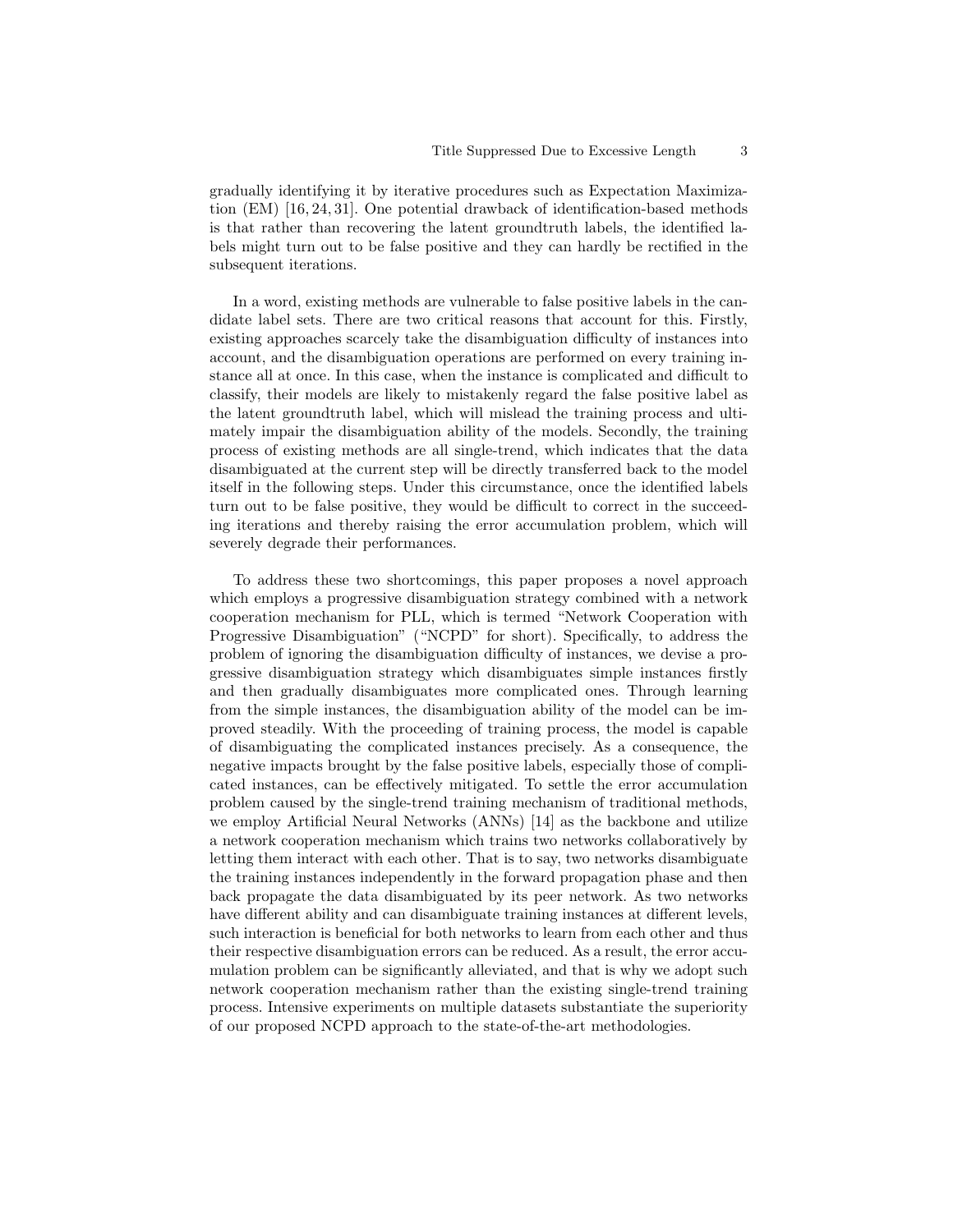The rest of this paper is organized as follows. We review the related works in Section 2, and introduce the proposed NCPD approach in Section 3. Section 4 reports the experimental results, followed by the conclusion in Section 5.

## 2 Related Work

Existing algorithms dealing with partially labeled instances can be roughly grouped into the following two classes, i.e., average-based methods and identificationbased methods.

The average-based methods treat all candidate labels equally and the prediction is made by averaging their model outputs. For example, the work [15] straightforwardly generalizes the k-nearest neighbor classifier to resolve the PLL problem by predicting the label of a test instance x via the voting strategy among the candidate labels of its neighbors. That is to say,  $f(\mathbf{x}) = \operatorname{argmax}_{y \in \mathcal{Y}} \sum_{i \in \mathcal{N}_{(\mathbf{x})}} \mathbb{I}(y \in$  $\mathcal{S}_i$ , where  $\mathcal{N}(\mathbf{x})$  denotes the neighbors of the test instance **x** and  $\mathbb{I}(\cdot)$  is the indicator function. Zhang et al. [36] also propose a model of which the predictions of unseen instances are made by the weighted averaging over the candidate labels of their neighbors. Cour et al. [6] propose a convex learning method and decide the groundtruth label by averaging the outputs from all candidate labels, *i.e.*,  $\frac{1}{|S_i|} \sum_{y \in S_i} F(\mathbf{x}, y; \Theta)$  with  $\Theta$  being the model parameters. Average-based methods are intuitive and are easy to implement. However, these methods share a critical shortcoming that the outputs from false positive labels may overwhelm the groundtruth labels' outputs, which will severely degrade their performances.

The identification-based methods regard the unique groundtruth label as a latent variable and identify it as  $\argmax_{y \in S_i} F(\mathbf{x}, y; \Theta)$ . Maximum likelihood criterion and maximum margin criterion are the two most widely-used learning strategies to identify groundtruth labels. Based on EM procedure, the methods [16, 19] train their models by optimizing the maximum likelihood function  $\sum_{i=1}^{n} \log(\sum_{y \in \mathcal{S}_i} F(\mathbf{x}, y; \theta))$ . The work [24] maximizes the margin between outputs from candidate labels and that from non-candidate labels to refine groundtruth labels, and the corresponding objective function is  $\sum_{i=1}^{n}(\max_{y\in S_i}F(\mathbf{x}, y; \Theta) \max_{y \notin \mathcal{S}_i} F(\mathbf{x}, y; \Theta)$ . Nonetheless, the above margin ignores the predictive difference between the latent groundtruth label and other candidate labels. To address this problem, Yu *et al.* [31] maximize the margin between the groundtruth label and other labels, *i.e.*,  $\sum_{i=1}^{n} (F(\mathbf{x}_i, y_i; \Theta) - \max_{y \neq y_i} F(\mathbf{x}_i, y; \Theta))$  where  $y_i$  denotes the groundtruth label of  $x_i$ . Moreover, by applying the idea of self-paced learning, Lyu et al. [23] propose a novel algorithm which utilizes the maximum margin criterion to detect the groundtruth label. Differently, Feng  $et \ al.$  [8] balance the minimum approximation loss and the maximum infinity norm of the outputs to differentiate the unique groundtruth label from false positive labels. Chen  $et$ al. [4] eliminate a proportion of the least likely candidates in each iteration to enhance the discriminability of their proposed approach. One potential shortcoming of identification-based methods is that the identified label in the current iteration may turn out to be false positive and they can hardly be rectified in the subsequent iterations.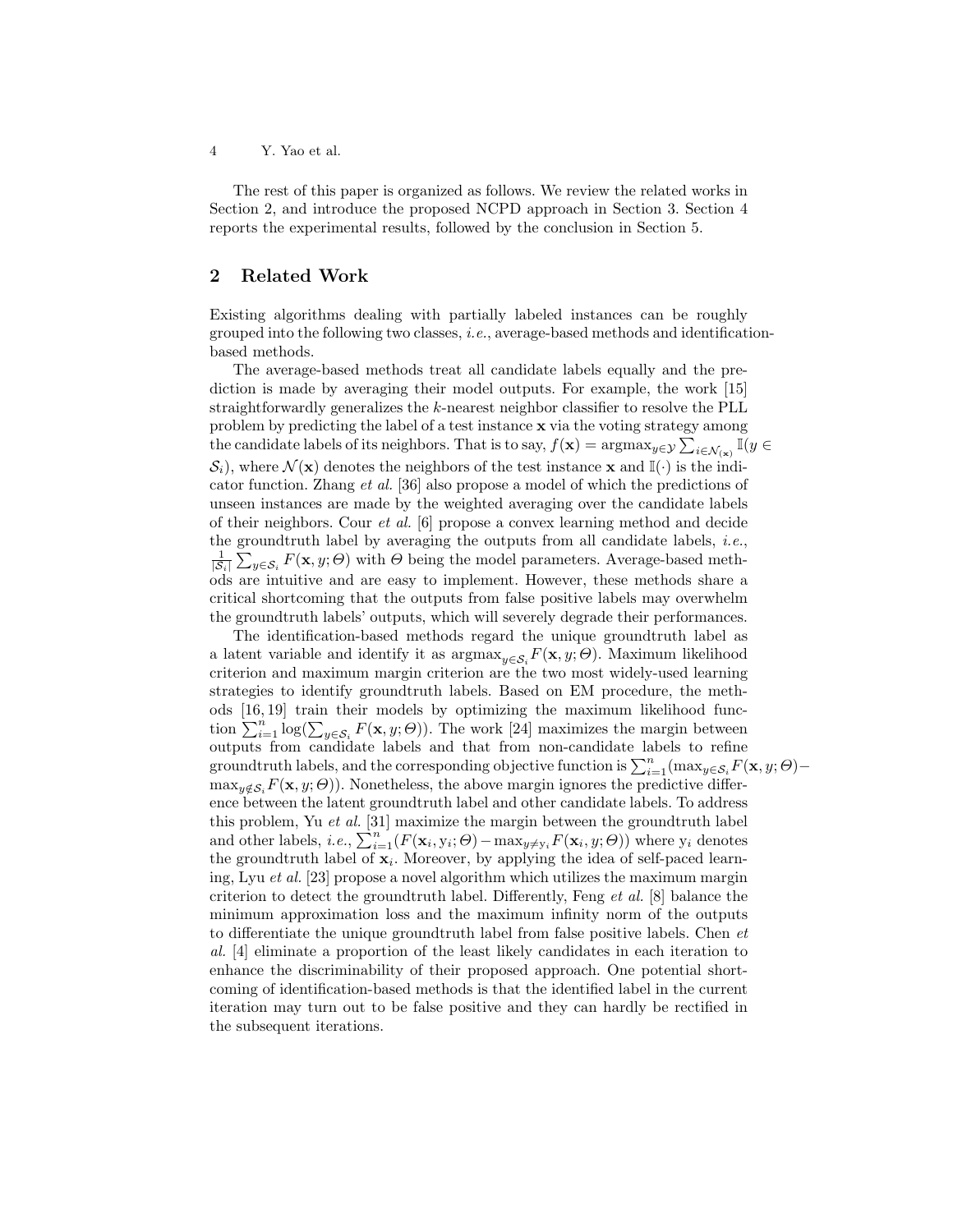

Fig. 2: The framework of our method. (a) indicates the data duplication scheme which transforms each partially labeled instance into a multi-birth group. After that, we feed the transformed data into the networks and thus their corresponding loss values can be obtained (the blue line). (b) presents the process of dividing multi-birth groups into two levels of difficulty and then calculating the confidence scores of instances among them according to the incurred loss values. (c) denotes the network cooperation mechanism where two networks interact with each other via exchanging their respective confidence scores of instances (*i.e.*,  $w_\alpha$  and  $w_\beta$ ) for back propagation.

In a word, although the aforementioned methods have achieved good performances to some degree, they still suffer from two severe drawbacks, *i.e.*, ignoring the disambiguation difficulty of instances and adopting the unreliable singletrend training process, and both of them will degrade their performances as mentioned in the introduction. Therefore, this paper presents a novel algorithm termed NCPD which will be introduced in the next section.

# 3 The Proposed NCPD Approach

In this section, we introduce the NCPD approach of which the architecture is illustrated in Fig. 2. To facilitate the disambiguation process, we firstly employ a data duplication scheme which transforms each partially labeled instance into a multi-birth group<sup>3</sup> (Fig. 2 (a)). Afterwards, by dividing these multi-birth groups into two levels of difficulty  $(i.e., "simple"$  and "complicated"), we can calculate the confidence scores of instances among them via averaging or disambiguation (Fig. 2 (b)). Finally, two networks collaborate with each other through exchanging the confidence scores of instances generated by them independently to compute their respective back propagated loss (Fig. 2  $(c)$ ). We will detail these critical steps in the following sections.

### 3.1 Data Duplication

We denote  $X = [\mathbf{x}_1, \dots, \mathbf{x}_N]$  as the training set with each column  $\mathbf{x}_i$  (i =  $1, 2, \ldots, N$  representing the feature vector of the *i*-th instance and N denotes

<sup>&</sup>lt;sup>3</sup> The notion of "multi-birth group" will be detailed later in Section 3.1.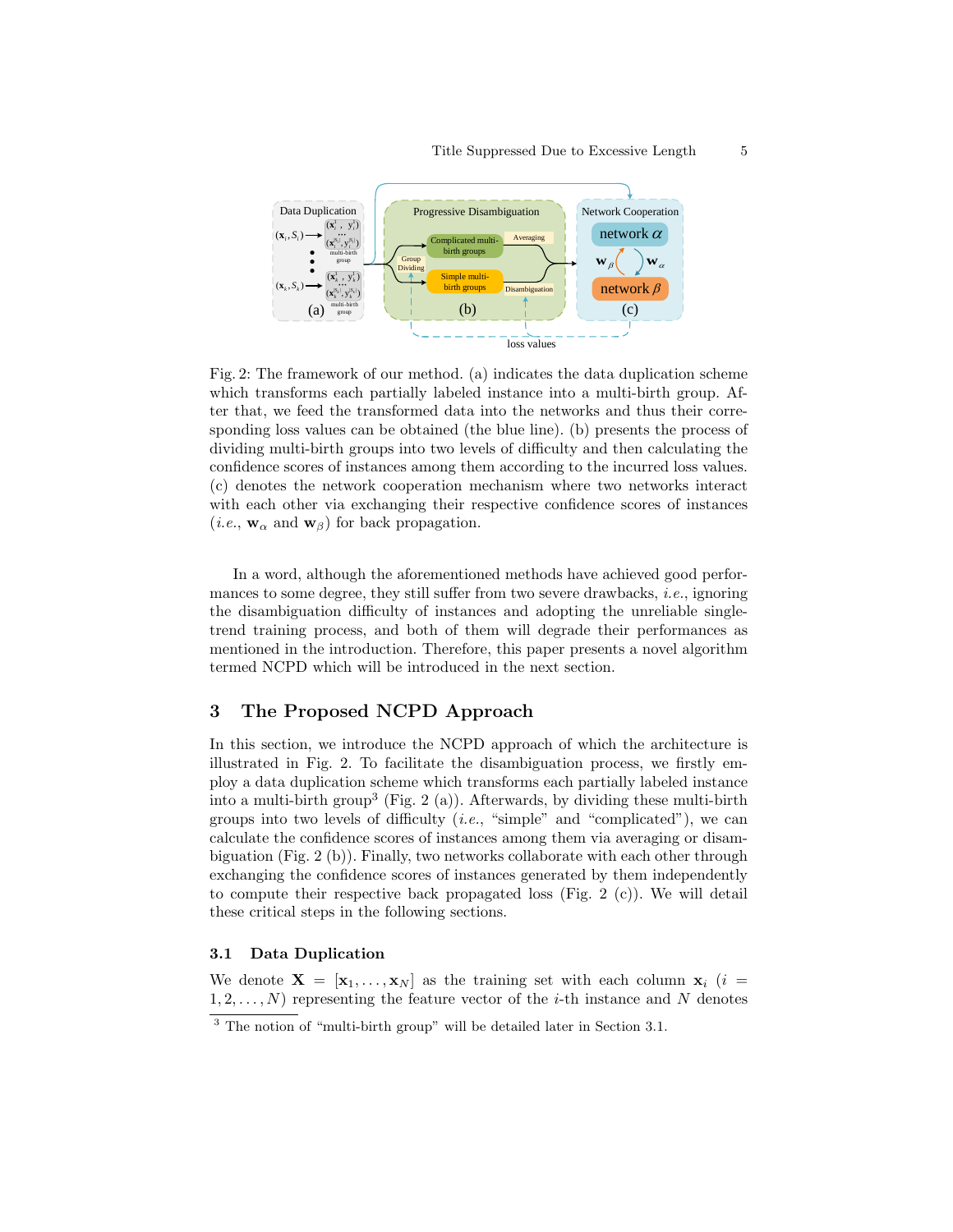the total number of training instances. Besides, we represent the candidate label set of  $\mathbf{x}_i$  as  $\mathcal{S}_i = \{y_i^1, y_i^2, \dots, y_i^{|\mathcal{S}_i|}\}$ , where  $|\mathcal{S}_i|$  denotes the cardinality of  $\mathcal{S}_i$ .

To pave the way for the subsequent disambiguation operations, we adopt a data duplication scheme on the original partially labeled training dataset. Specifically, for an arbitrary training instance  $x_i$  and its corresponding candidate label set  $S_i$ , we first duplicate  $\mathbf{x}_i$  into  $|S_i|$  replicas, *i.e.*,  $\mathbf{x}_i^1$ ,  $\mathbf{x}_i^2$ , ..., and  $\mathbf{x}_i^{|S_i|}$ , and each replica is identical to the original feature vector  $x_i$ . After that, we decompose the corresponding candidate label set  $\mathcal{S}_i = \{y_i^1, y_i^2, \dots, y_i^{|S_i|}\}\$ and then assign each candidate label  $y_i^j$   $(j = 1, 2, ..., |S_i|)$  to a replica  $\mathbf{x}_i^j$ . Eventually, from an original training instance  $x_i$  and its corresponding candidate label set  $S_i$ , we can obtain  $|S_i|$  newly generated instance-label pairs, *i.e.*,  $(\mathbf{x}_i^1, y_i^1), (\mathbf{x}_i^2, y_i^2)$ ,  $\ldots$ ,  $(\mathbf{x}_i^{|\mathcal{S}_i|}, y_i^{|\mathcal{S}_i|})$ , and we name these pairs which are generated from the original one instance as a "multi-birth group".

After performing the above-mentioned data duplication operation on all training instances, we have transformed the original partially labeled training dataset into a new training dataset which contains  $n = \sum_i |\mathcal{S}_i|$   $(i = 1, 2, ..., N)$ instances from N multi-birth groups, and meanwhile each instance contains only one label (can be correct or incorrect). It is worth noting that although learning from such transformed dataset is similar to corrupted labels learning [11, 20, 30] at the first glance, it differs from corrupted label learning in that we can definitely know that only one instance is labeled correctly while the labels of other instances are all wrong among each multi-birth group.

As we have obtained the new training dataset, disambiguating the original partially labeled instances is transformed to disambiguating the multi-birth groups, i.e., detecting the unique correctly labeled instance in each multi-birth group. To achieve this target, we take the confidence level of each training instance into consideration. Specifically, we denote  $\mathbf{w} = [\mathbf{w}_1^\top, \mathbf{w}_2^\top, \dots, \mathbf{w}_N^\top]^\top \in$  $\mathbb{R}^{n\times 1}$  as the confidence vector of n training instances from N multi-birth groups, where  $\mathbf{w}_i = [w_i^1, w_i^2, \dots, w_i^{|\mathcal{S}_i|}]^\top$  indicates the group confidence vector of the *i*-th multi-birth group with the *j*-th element  $w_i^j \in [0,1]$  in  $\mathbf{w}_i$  representing the learning confidence score of the instance  $\mathbf{x}_i^j$ . As there is only one instance labeled correctly in each multi-birth group, the instances in the same multi-birth group are naturally in a competitive relationship. Therefore, we assume that each group confidence vector should be normalized, *i.e.*,  $\sum_{j=1}^{|S_i|} w_i^j = 1, \forall i = 1, 2, ..., N$ . Distinctly, disambiguating the multi-birth groups is equivalent to refining their corresponding group confidence vectors.

### 3.2 Progressive Disambiguation

As stated before, we attempt to disambiguate the simple multi-birth groups at the initial training stages and gradually disambiguate more complicated ones as the training process goes on. That is to say, the group confidence vectors of the simple multi-birth groups ought to be acquired firstly so that the trained model is capable of learning from these disambiguated multi-birth groups. With the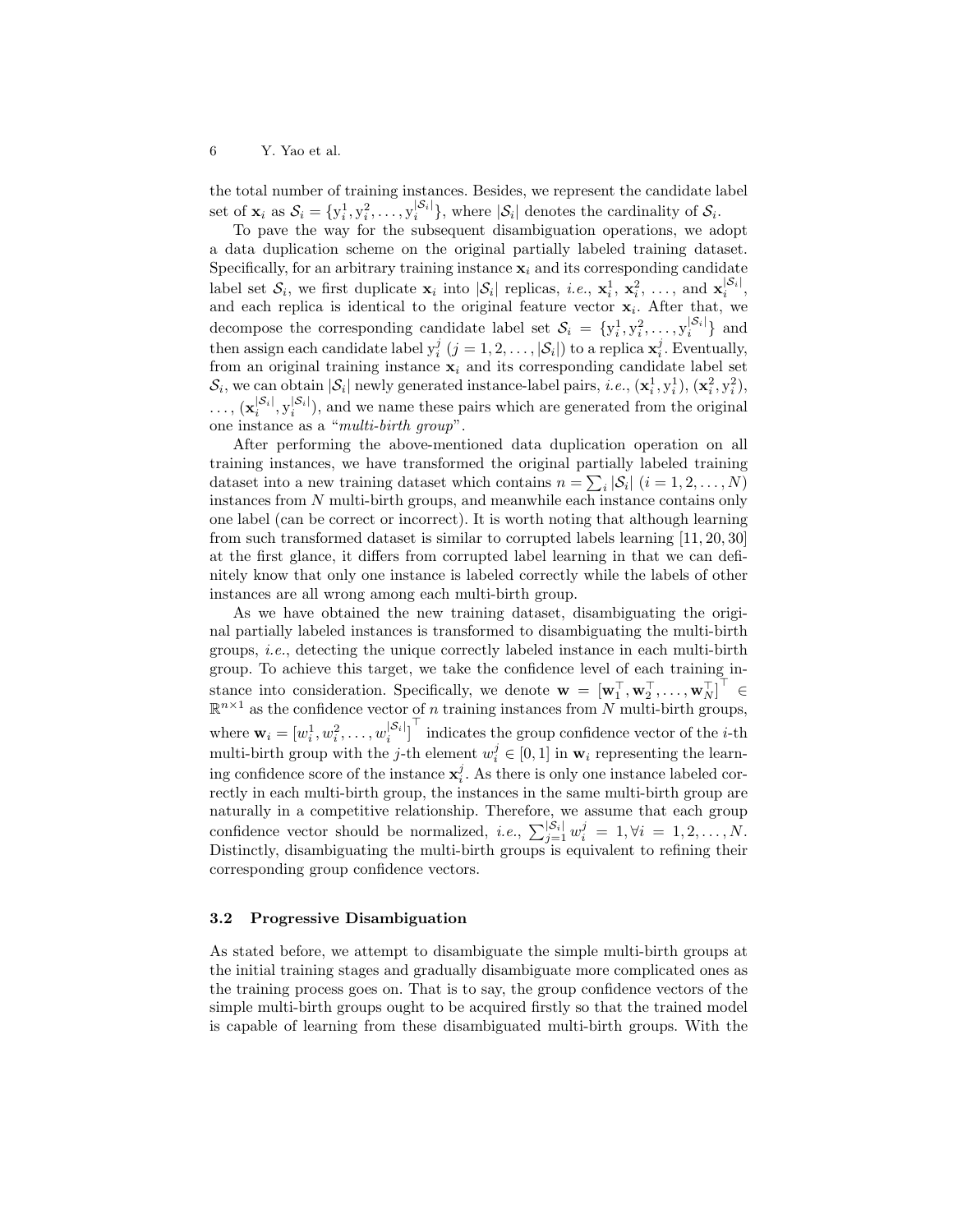proceeding of training process, the disambiguation ability of the model will be improved and thus the group confidence vectors of the complicated multi-birth groups can be obtained precisely.

Intuitively, if a multi-birth group contains an instance which is probably labeled correctly, disambiguating this multi-birth group is relatively easy and thus we consider it as a simple multi-birth group. Existing researches [1, 34] have shown that a network will learn clean and easy patterns firstly, which indicates that the instances with small loss values are likely to be correctly labeled. Based on such observation and meanwhile employing ANNs as the backbone, we propose a progressive disambiguation strategy as explained below.

After feeding the mini-batch data  $\mathcal{D}^b$  into the network at the t-th epoch, we can obtain the cross-entropy loss values of these instances, namely  $\ell(\Theta, \mathcal{D}^b)$ , where  $\Theta$  indicates the network parameters. After that, we pick up the instances which are likely to be correctly labeled according to the following two conditions: 1) Their loss values are the first  $T(t)$  percentage minimums out of  $\ell(\Theta, \mathcal{D}^b)$ , where  $T(t)$  is a time-dependent parameter determining the maximum amount of the simple multi-birth groups at the t-th epoch, and we will introduce it later; and 2) They must be predicted correctly, *i.e.*, the network predictions on them are identical to their labels. After the above screening operation, we can fetch several small-loss instances from the mini-batch  $\mathcal{D}^b$  and we regard them as reliable instances. It is worth noting that each multi-birth group contains at most one reliable instance because of the constraint from the second condition. Next, we can divide multi-birth groups into two levels of difficulty according to whether they contain a reliable instance, namely simple multi-birth groups and complicated multi-birth groups. Each simple multi-birth group contains one reliable instance which is likely to be correctly labeled, and thus we consider this multi-birth group is relatively easy to disambiguate at the current epoch. Therefore, we disambiguate it by assigning distinguishing confidence scores to the instances among it according to their loss values. If the i-th multi-birth group is a simple multi-birth group, its corresponding group confidence vector  $\mathbf{w}_i$  can be updated as:

$$
w_i^j = \frac{\exp(-\ell_i^j)}{\sum_{k=1}^{|\mathcal{S}_i|} \exp(-\ell_i^k)}, j = 1, 2, \dots, |\mathcal{S}_i|,
$$
 (1)

where  $\ell_i^j$  ( $\ell_i^k$ ) indicates the loss value of the j-th (k-th) instance in the i-th multi-birth group. Eq. (1) indicates that the instances with small loss values can acquire relatively large confidence scores and meanwhile the normalization constraints of group confidence vectors can be satisfied. As to the complicated multi-birth groups which do not contain any reliable instance, we assign an average confidence vector to them as we cannot figure out the correctly labeled instances among them, namely:

$$
w_i^j = \frac{1}{|\mathcal{S}_i|}, j = 1, 2, \dots, |\mathcal{S}_i|.
$$
 (2)

As no loss value will be generated before the first epoch, all group confidence vectors are initialized in an average manner according to Eq. (2).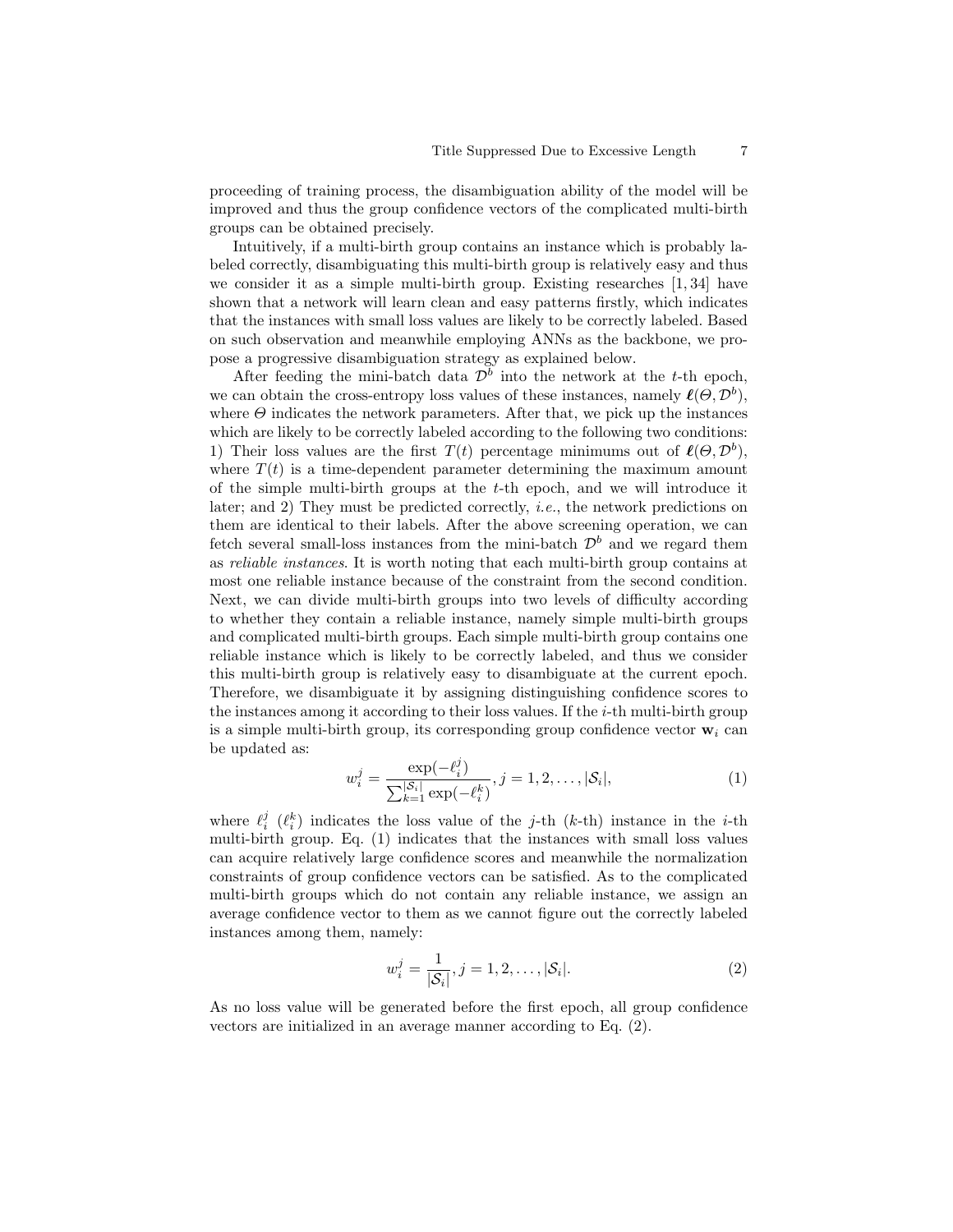After we have obtained the group confidence vector of each multi-birth group, we can clearly know that the instances with large confidence scores are likely to be correctly labeled, and thereby the trained network should pay more attention to them. Otherwise, the network ought to avoid learning from these instances. Taking this into account, we assign weights to the loss values of the instances  $(i.e., \ell(\Theta, \mathcal{D}^b))$  with their respective confidence scores, and the propagated back loss of  $\mathcal{D}^b$ , *i.e.*,  $\mathcal{L}(\Theta, \mathcal{D}^b)$ , can be calculated as follows:

$$
\mathcal{L}(\Theta, \mathcal{D}^b) = \mathbf{w}^{b^\top} \boldsymbol{\ell}(\Theta, \mathcal{D}^b),\tag{3}
$$

where  $\mathbf{w}^b$  is the confidence vector concatenated by the confidence scores of instances in  $\mathcal{D}^b$ . Finally, by denoting  $\eta$  as the learning rate, the network parameters  $\Theta$  can be updated as:

$$
\Theta := \Theta - \eta \nabla \mathcal{L}(\Theta, \mathcal{D}^b). \tag{4}
$$

As mentioned previously,  $T(t)$  is a time-dependent parameter which implies that at most  $T(t)$  percentage of multi-birth groups will be regarded as simple multi-birth groups and disambiguated at the  $t$ -th epoch, and it will increase from zero to one as the training process proceeds. The concrete formulation of  $T(t)$ is as follows:

$$
T(t) = \begin{cases} \exp(-5(t/t_r - 1)^2) & t \le t_r \\ 1 & t > t_r \end{cases},\tag{5}
$$

where  $t_r$  is a coefficient determining at which epoch  $T(t)$  reaches to one, meaning that almost all the multi-birth groups will be disambiguated after that epoch. Eq. (5) reveals that at the initial training phase, only very few yet simple multibirth groups will be disambiguated as  $T(t)$  is relatively small. With the advance of training steps, the network disambiguation ability will be strengthened and it is capable of disambiguating the complicated multi-birth groups, and thereby  $T(t)$  ought to increase accordingly.

The pseudo code of the progressive disambiguation strategy is summarized in Algorithm 1. After initializing the confidence vector w and feeding the data into the classifier (Steps 1-4), we firstly calculate the widely-used cross-entropy loss of each instance (Step 5). Then, we are able to obtain the reliable instances according to the abovementioned two conditions (Steps 6-8). After that, the confidence vector  $\mathbf{w}^b$  will be updated and the corresponding back propagated loss can be calculated (Steps 9-10). Finally, we update  $T(t)$  for the next epoch (Step 12).

### 3.3 Network Cooperation

Although the aforementioned progressive disambiguation strategy has taken the disambiguation difficulty of multi-birth groups into consideration, the corresponding training process is still single-trend of which the disambiguated data will be directly transfered back to the model itself, and the accompanied shortcomings have been analyzed before. Inspired by the work [13, 32] dealing with corrupted label learning problem, we devise a network cooperation mechanism,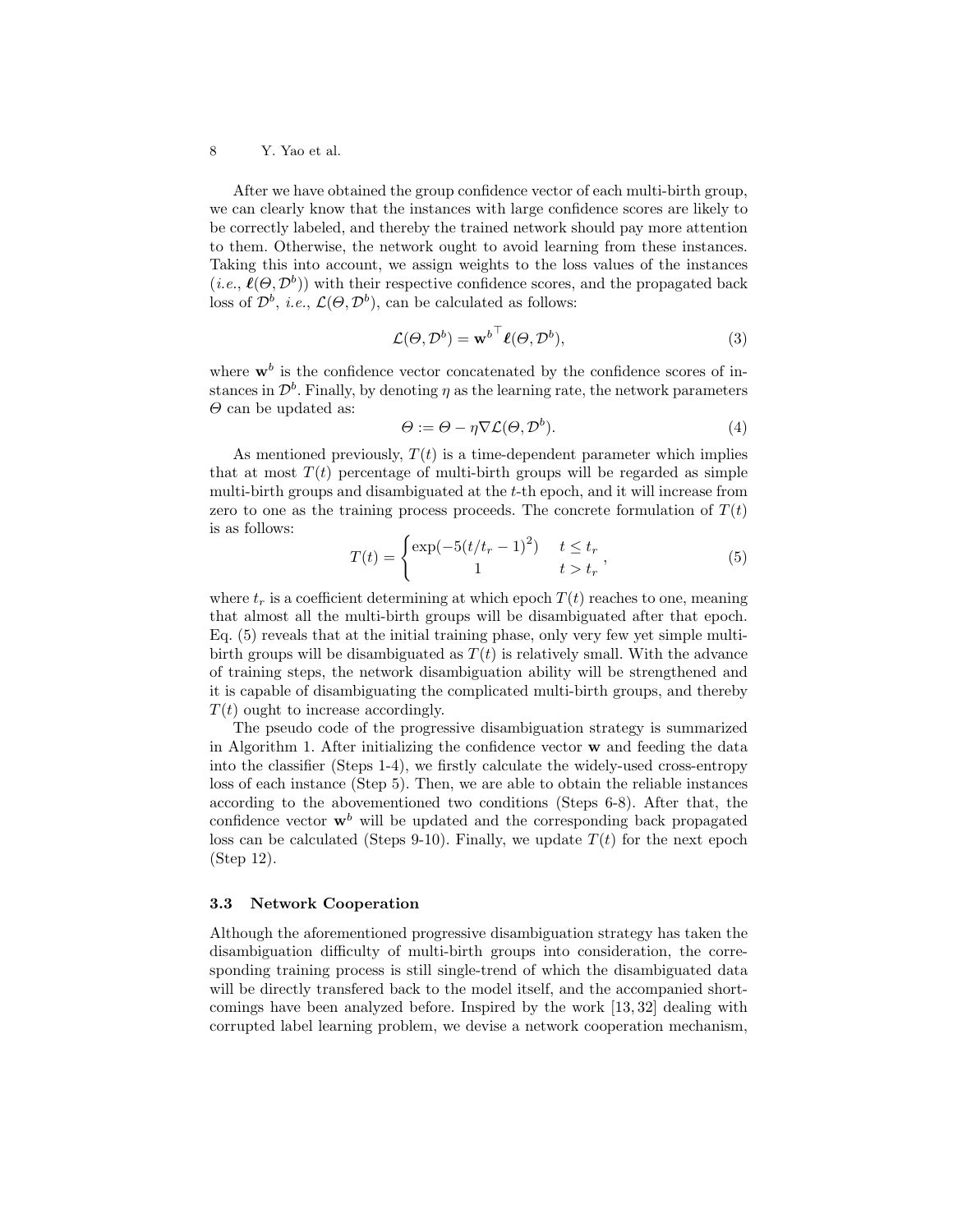| <b>Algorithm 1</b> The Progressive Disambiguation Algorithm                                                        |
|--------------------------------------------------------------------------------------------------------------------|
| <b>Input:</b> $\Theta$ , learning rate $\eta$ , epoch $t_{max}$ , iteration $b_{max}$ , training set $\mathcal{D}$ |
| Output: $\Theta$                                                                                                   |
| 1: Initialize $\mathbf{w} = [\mathbf{w}_1; \mathbf{w}_2; \dots; \mathbf{w}_N]^{\top}$ according to Eq. (2);        |
| 2: for $t = 1, 2, , t_{max}$ do                                                                                    |
| for $b = 1, 2, \ldots, b_{max}$ do<br>3:                                                                           |
| Fetch mini-batch $\mathcal{D}^b$ from $\mathcal{D}$ ;<br>4:                                                        |
| Obtain cross-entropy loss values $\ell(\Theta, \mathcal{D}^b)$ ;<br>5:                                             |
| Obtain first $T(t)$ percentage minimums small-loss instances $\mathcal{D}^s$ from $\mathcal{D}^b$ ;<br>6:          |
| Obtain correctly predicted instances $\mathcal{D}^c$ from $\mathcal{D}^b$ ;<br>7:                                  |
| Obtain reliable instances $\mathcal{D}^r = \mathcal{D}^s \cap \mathcal{D}^c$ ;<br>8:                               |
| Update $\mathbf{w}^b$ according to Eq. (1) and Eq. (2);<br>9:                                                      |
| Obtain $\mathcal{L}(\Theta, \mathcal{D}^b)$ according to Eq. (3);<br>10:                                           |
| Update $\Theta$ according to Eq. (4);<br>11:                                                                       |
| Update $T(t)$ according to Eq. (5);<br>12:                                                                         |
| end for<br>13:                                                                                                     |
| $14:$ end for                                                                                                      |
| 15: return $\Theta$ .                                                                                              |

which trains two networks collaboratively and lets them interact with each other regarding the confidence levels of the instances.

By denoting the two networks as  $\alpha$  (with parameter  $\Theta_{\alpha}$ ) and  $\beta$  (with parameter  $\Theta_{\beta}$ ) respectively, we can obtain two confidence vectors of  $\mathcal{D}^{b}$  generated by them independently (according to Section 3.2), *i.e.*,  $\mathbf{w}_{\alpha}^{b}$  and  $\mathbf{w}_{\beta}^{b}$ . After that, we exchange the confidence vectors among two networks to calculate their respective back propagated loss, *i.e.*,  $\mathcal{L}_{\alpha}(\Theta_{\alpha}, \mathcal{D}^{b})$  and  $\mathcal{L}_{\beta}(\Theta_{\beta}, \mathcal{D}^{b})$ :

$$
\mathcal{L}_{\alpha}(\Theta_{\alpha}, \mathcal{D}^{b}) = \mathbf{w}_{\beta}^{b}{}^{\top} \boldsymbol{\ell}(\Theta_{\alpha}, \mathcal{D}^{b}), \qquad (6)
$$

$$
\mathcal{L}_{\beta}(\Theta_{\beta}, \mathcal{D}^{b}) = \mathbf{w}_{\alpha}^{b}{}^{\top} \boldsymbol{\ell}(\Theta_{\beta}, \mathcal{D}^{b}), \qquad (7)
$$

where  $\ell(\Theta_\alpha, \mathcal{D}^b)$  and  $\ell(\Theta_\beta, \mathcal{D}^b)$  denote the loss values of the mini-batch  $\mathcal{D}^b$  calculated by the network  $\alpha$  and network  $\beta$  respectively in the forward propagation phase.

Eq. (6) and Eq. (7) indicate that each network exploits the data disambiguated by its peer network to train itself. As two networks have different ability and can disambiguate multi-birth groups at different levels, exchanging the confidence scores of instances is beneficial for both networks to reduce their respective disambiguation errors, and therefore the error accumulation problem inherited by the conventional single-trend training scheme can be effectively alleviated. Finally, we update the network parameters  $\Theta_{\alpha}$  and  $\Theta_{\beta}$  as follows:

$$
\Theta_{\alpha} := \Theta_{\alpha} - \eta \nabla \mathcal{L}_{\alpha}(\Theta_{\alpha}, \mathcal{D}^{b}), \qquad (8)
$$

$$
\Theta_{\beta} := \Theta_{\beta} - \eta \nabla \mathcal{L}_{\beta}(\Theta_{\beta}, \mathcal{D}^{b}). \tag{9}
$$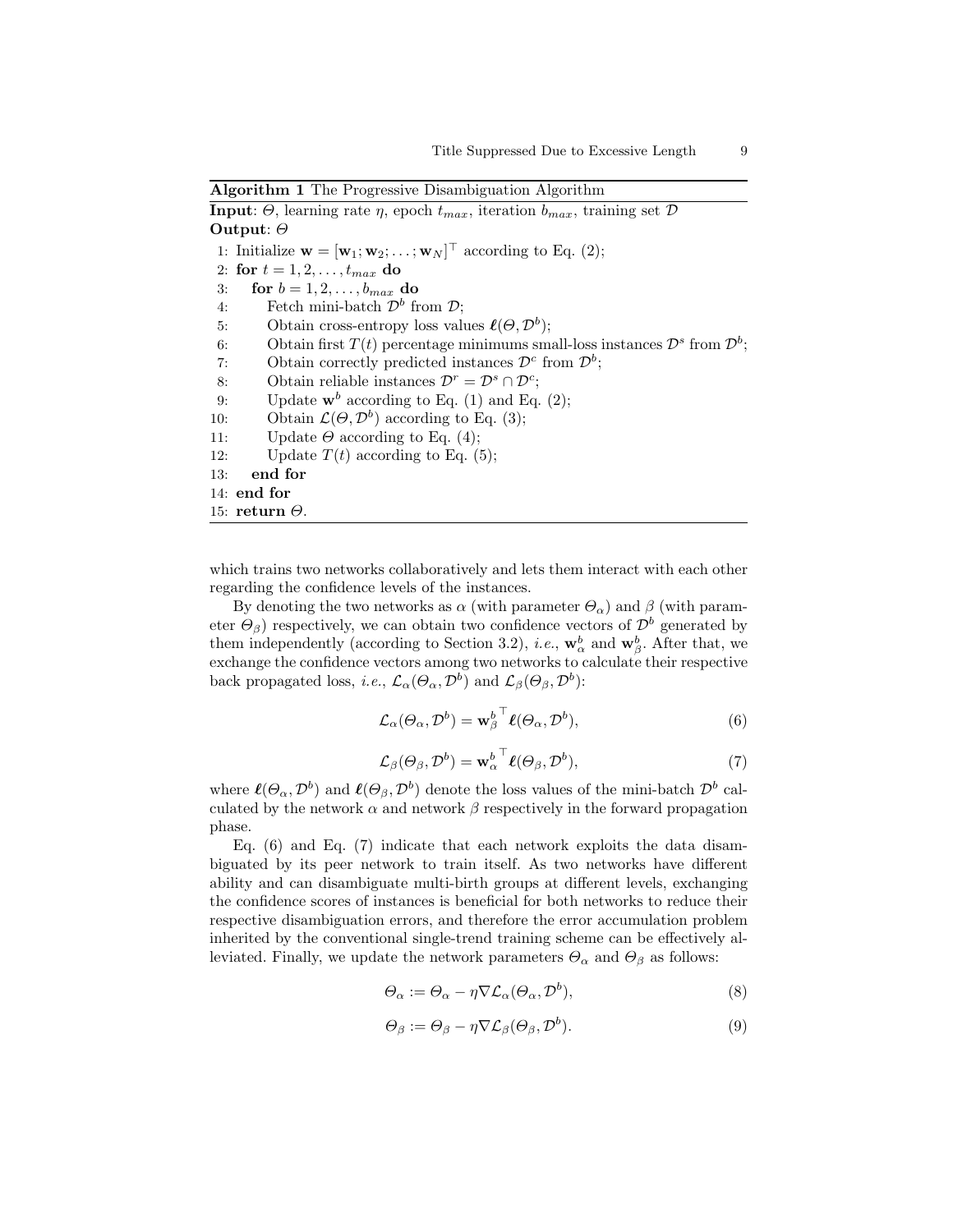Algorithm 2 The NCPD Algorithm

**Input:**  $\Theta_{\alpha}, \Theta_{\beta}$ , learning rate  $\eta$ , epoch  $t_{max}$ , iteration  $b_{max}$ , training set  $\mathcal{D}$ Output:  $\Theta_{\alpha}$ ,  $\Theta_{\beta}$ 1: Initialize  $\mathbf{w} = [\mathbf{w}_1; \mathbf{w}_2; \dots; \mathbf{w}_N]^{\top}$  according to Eq. (2); 2: for  $t = 1, 2, ..., t_{max}$  do 3: for  $b = 1, 2, \ldots, b_{max}$  do 4: Update  $\mathbf{w}_{\alpha}^{b}$  and  $\mathbf{w}_{\beta}^{b}$  according to Steps 4-9 in Algorithm 1; 5: Obtain  $\mathcal{L}_{\alpha}(\Theta_{\alpha}, \mathcal{D}^{b})$  and  $\mathcal{L}_{\beta}(\Theta_{\alpha}, \mathcal{D}^{b})$  according to Eq. (6) and Eq. (7) respectively; 6: Update  $\Theta_{\alpha}$  and  $\Theta_{\beta}$  according to Eq. (8) and Eq. (9) respectively; 7: Update  $T(t)$  according to Eq. (5); 8: end for 9: end for 10: return  $\Theta_{\alpha}$ ,  $\Theta_{\beta}$ .

The pseudo code of the proposed NCPD approach is summarized in Algorithm 2. By employing the progressive disambiguation strategy, we can obtain two different confidence vectors from the two networks, respectively (Step 4). After that, two networks exchange their confidence vectors to calculate the back propagated loss and then update their corresponding parameters (Steps 5-6). Similar to Algorithm 1, the time-dependent parameter  $T(t)$  will be updated at each epoch (Step 7).

# 4 Experiments

### 4.1 Experimental Setup

In this paper, we conduct comparative experiments to demonstrate the effectiveness of NCPD on two kinds of datasets, i.e., controlled UCI datasets and real-world partial label datasets. The compared state-of-the-art PLL algorithms includes:

- PLKNN [15]: an averaging-based disambiguation approach which generalizes k-nearest neighbor classification for partial label learning;
- M3PL [31]: an identification-based approach that utilizes the maximum margin criterion;
- IPAL [36]: an instance-based approach that employs label propagation procedure to leverage the structural information in feature space;
- SURE [8]: an approach that employs the idea of self-training to exaggerate the mutually exclusive relationships among candidate labels;
- AGGD [27]: an approach that discoveries the manifold structure on original feature space.

For our NCPD approach, we employ the 4-layer perceptron as the backbone and meanwhile utilize Adam [17] to optimize the networks for all experiments.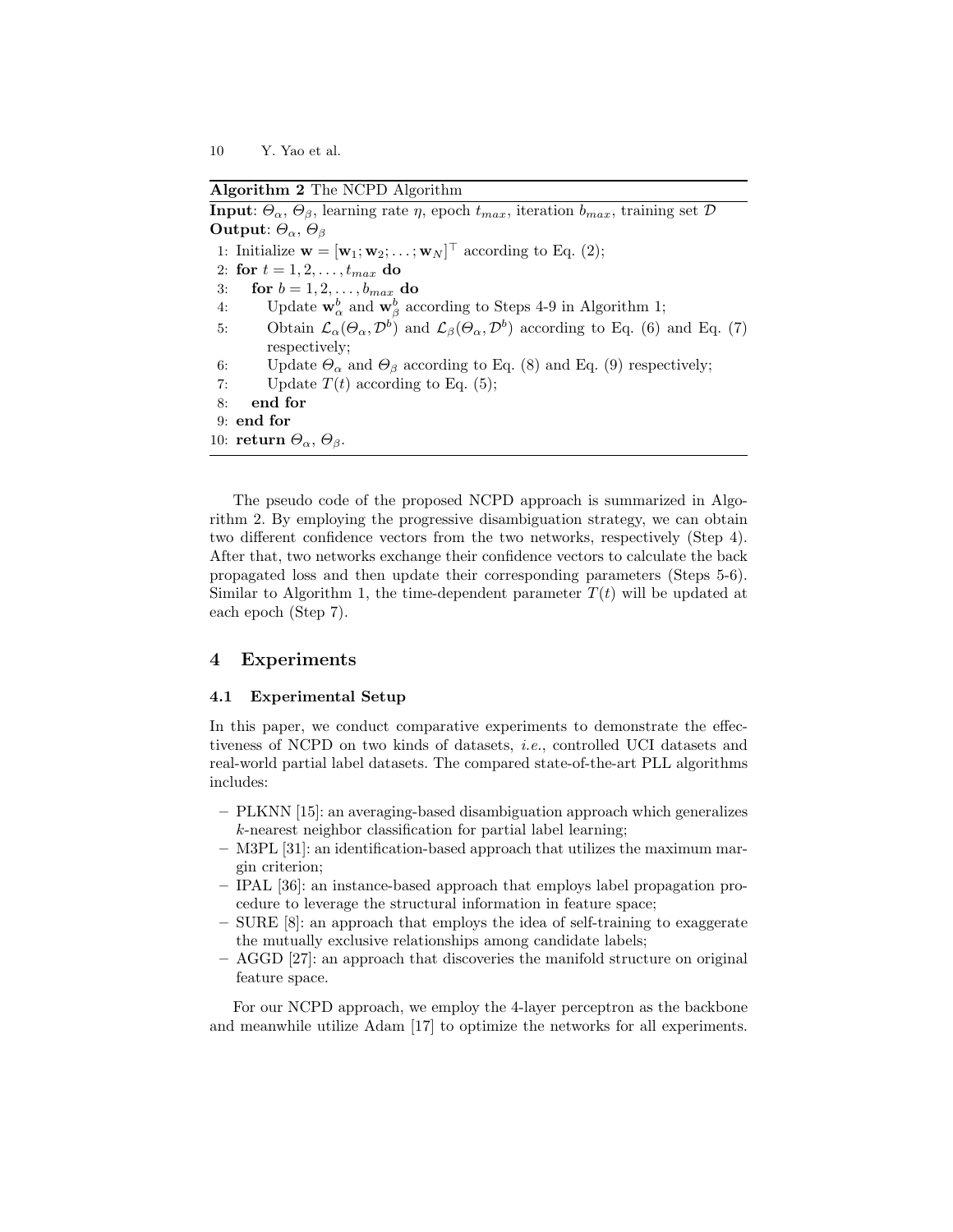| Datasets                                       |     |     |     | glass ecoil vehicle abalone |  |  |
|------------------------------------------------|-----|-----|-----|-----------------------------|--|--|
| $#$ Instances                                  | 214 | 336 | 846 | 4,177                       |  |  |
| $#$ Features                                   | 10  |     | 18  |                             |  |  |
| $#$ Labels                                     | 5   | 8   |     | 29                          |  |  |
| Configurations:                                |     |     |     |                             |  |  |
| (I) $r = 1, p \in \{0.1, 0.2, \cdots, 0.7\}$   |     |     |     |                             |  |  |
| (II) $r = 2, p \in \{0.1, 0.2, \cdots, 0.7\}$  |     |     |     |                             |  |  |
| (III) $r = 3, p \in \{0.1, 0.2, \cdots, 0.7\}$ |     |     |     |                             |  |  |

Table 1: Characteristics and the parameter configurations of the controlled UCI datasets.

Besides, we employ the minibatch size of 128 for all runnings and choose the parameter  $t_r$  via cross-validation. For baseline methods, they are implemented with parameters setup suggested in respective literatures. Specifically, the regularization parameter  $C_{max}$  in M3PL is chosen from the set  $\{0.01, 0.1, 1, 10, 100\}$ via cross-validation. In PLKNN, IPAL, and AGGD, the number of nearest numbers k is chosen from set  $\{5, 10, 15, 20\}$ . Furthermore, we perform ten-fold crossvalidation to record the mean prediction accuracies and standard deviations for all comparing algorithms on all the datasets adopted below.

#### 4.2 Experiments on Controlled UCI Datasets

Following the widely-used controlling protocol in previous PLL works [7, 25, 28, 36–38], an artificial partial label dataset can be generated from an original UCI dataset with two controlling parameters  $p$  and  $r$ . To be specific,  $p$  controls the proportion of instances which are partially labeled  $(i.e., |S_i| > 1)$ , and r controls the number of false positive labels in each candidate label set  $(i.e., |S_i| = r + 1)$ . The characteristics of these controlled UCI datasets as well as the parameter configurations are listed in Table 1.

Fig. 3, Fig. 4, and Fig. 5 show the classification accuracy of each algorithm as p ranges from 0.1 to 0.7 with the step size 0.1, when  $r = 1$ ,  $r = 2$ , and  $r = 3$ (Configuration (I), (II), and (III)), respectively. As illustrated in these figures, NCPD achieves superior performance against other comparing algorithms on these controlled UCI datasets. Specifically, NCPD achieves superior or at least comparable performance against PLKNN, M3PL, and IPAL in all experiments. As to SURE and AGGD, although their classification accuracies are slightly higher than NCPD in a few parameter configurations, they are inferior to NCPD in most cases.

#### 4.3 Experiments on Real-world Datasets

Apart from the controlled UCI datasets, we also conduct experiments on five realworld partial label datasets which are collected from several application domains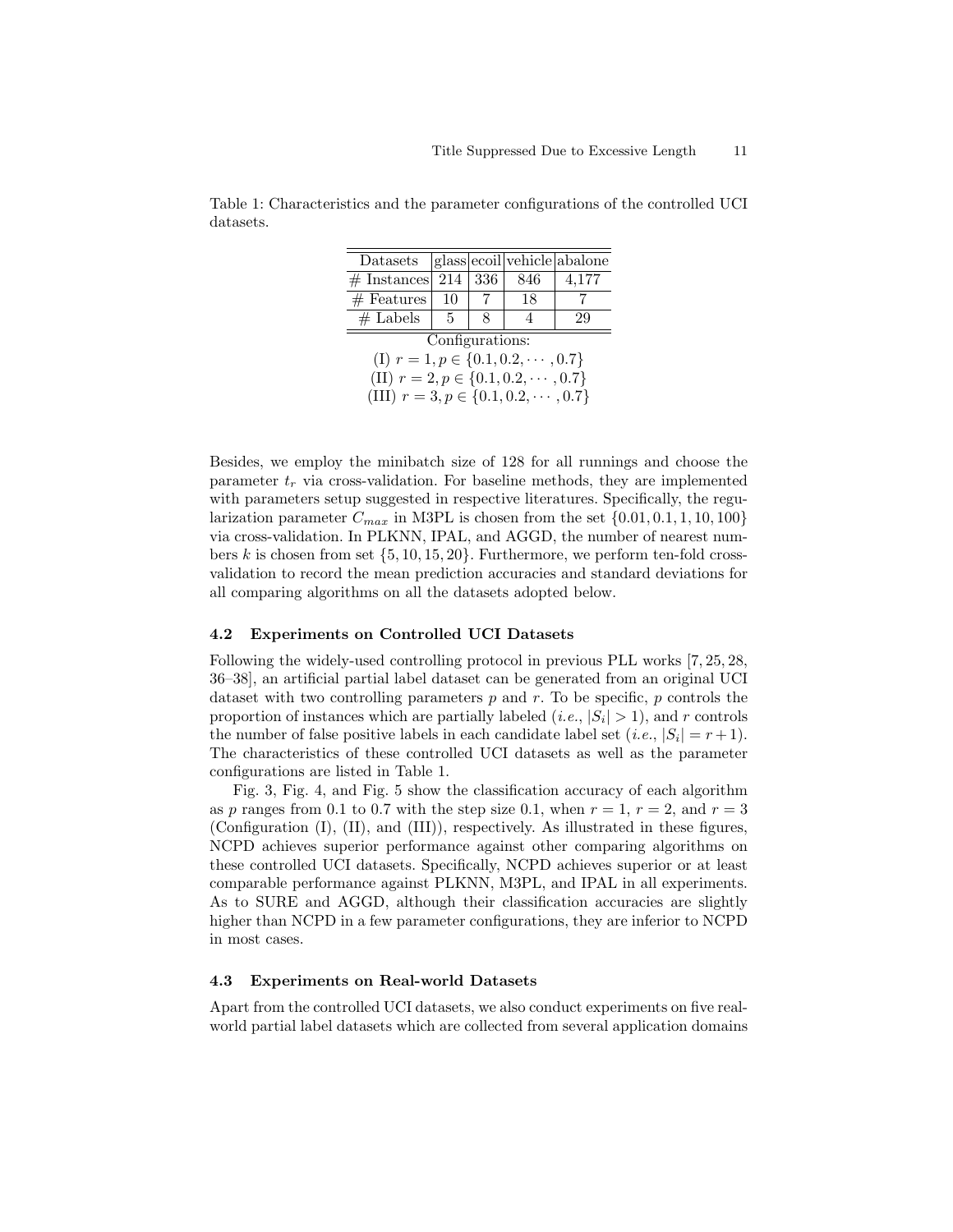12 Y. Yao et al.



Fig. 3: Classification accuracy of each algorithm on controlled UCI datasets with p ranging from 0.1 to 0.7  $(r = 1)$ .

|                        |         |       |       | cabic 2. Onaracteristics or adopted real-world partial laber datasct: |        |
|------------------------|---------|-------|-------|-----------------------------------------------------------------------|--------|
| Datasets               |         |       |       | Lost  BirdSong MSRCv2 Soccer Player Yahoo!News                        |        |
| $\#$ Instances   1,122 |         | 4,998 | 1,758 | 17,472                                                                | 22,991 |
| $#$ Features           | $108\,$ | 38    | 48    | 279                                                                   | 163    |
| $#$ Labels             | 16      | 13    | 23    | 171                                                                   | 219    |
| $\#$ Avg. CLs 2.23     |         | 2.18  | 3.16  | 2.09                                                                  | 1.91   |
|                        |         |       |       |                                                                       |        |

Table 2: Characteristics of adopted real-world partial label datasets.

Avg. CLs) is also reported<sup>4</sup>. classification. The characteristics of these real-world datasets are summarized in  $SRCv2$  [19] for object classi  $st$  [6], Soccer Player [33], a including *Lost* [6], *Soccer Player* [33], and *Yahoo!News* [12] for automatic face<br>naming, *MSRCv2* [19] for object classification, and *BirdSong* [3] for bird song<br>classification. The characteristics of these real-worl including Lost [6], Soccer Player [33], and Yahoo!News [12] for automatic face Table 2 where the average number of candidate labels of each dataset (*i.e.*,  $#$ 

different approaches on these real-world datasets are shown in Table 3. Pairwise The average classification accuracies as well as the standard deviations of  $t$ -test at  $0.05$  significance level is also conducted based on the results of ten-fold  $t$ -test at 0.05 significance level is also conducted based on the results of ten-fold<br>cross-validation. From Table 3, we have three findings: 1) NCPD achieves the highest classification accuracies among all baselines on all adopted real-world

 $^4$  These datasets are available at http://palm.seu.edu.cn/zhangml.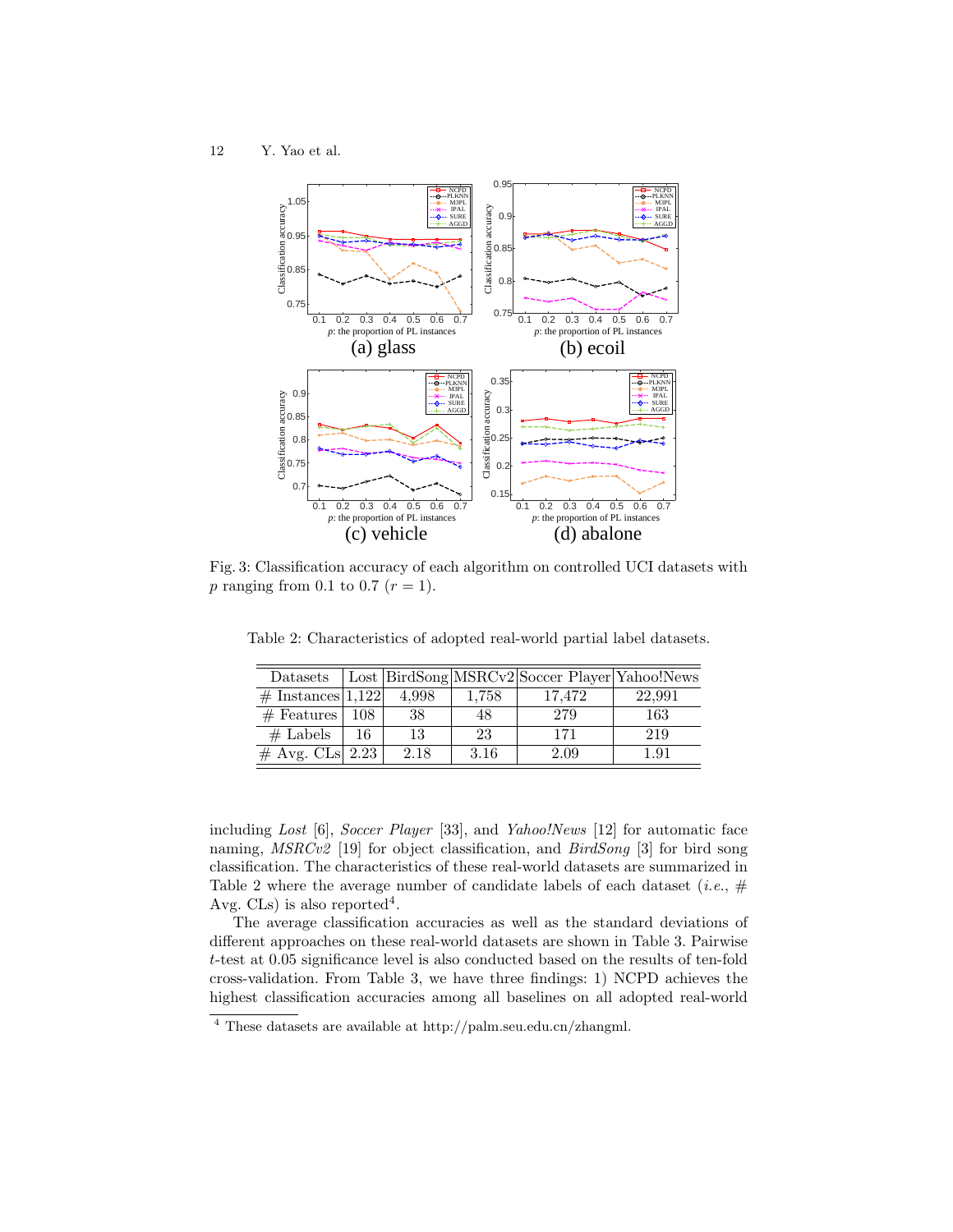

Fig. 4: Classification accuracy of each algorithm on controlled UCI datasets with p ranging from 0.1 to 0.7 ( $r = 2$ ).

Table 3: Classification accuracy (mean  $\pm$  std) of each algorithm on five realworld datasets.  $\bullet$ / $\circ$  indicates that NCPD is significantly superior / inferior to the comparing algorithm on the corresponding dataset (pairwise  $t$ -test with  $0.05$ ) significance level).

|              | Lost                         | BirdSong                    | MSRCv2                      | Soccer Player               | Yahoo!News                  |
|--------------|------------------------------|-----------------------------|-----------------------------|-----------------------------|-----------------------------|
| <b>PLKNN</b> | $0.471 \pm 0.032$ $\bullet$  | $0.686 \pm 0.015$ •         | $0.457 \pm 0.049$ $\bullet$ | $0.530 \pm 0.016$ $\bullet$ | $0.482 \pm 0.011$ $\bullet$ |
| M3PL         | $0.721 \pm 0.037$ $\bullet$  | $0.667 \pm 0.042$ $\bullet$ | $0.474 \pm 0.038$ $\bullet$ | $0.500 \pm 0.007$ $\bullet$ | $0.628 \pm 0.013$ $\bullet$ |
| <b>IPAL</b>  | $0.653 \pm 0.022$ $\bullet$  | $0.734 \pm 0.013$ •         | $0.537 \pm 0.045$ •         | $0.547 \pm 0.016$ $\bullet$ | $0.577 \pm 0.010$ $\bullet$ |
| SURE         | $0.739 \pm 0.036$ $\bullet$  | $0.730 \pm 0.015$ $\bullet$ | $0.508 \pm 0.043$ •         | $0.522 \pm 0.013$ $\bullet$ | $0.562 \pm 0.011$ $\bullet$ |
| AGGD.        | $0.778 \pm 0.040$            | $0.737 \pm 0.018$           | $0.506 \pm 0.041$ •         | $0.543 \pm 0.016$ •         | $0.637 \pm 0.008$ $\bullet$ |
|              | NCPD $\ket{0.790 \pm 0.055}$ | $0.751 + 0.018$             | $0.589 + 0.046$             | $0.573 + 0.013$             | $0.657 + 0.013$             |

of our NCPD approach to other comparators. algorithms in all cases. These findings convincingly substantiate the superiority on all these datasets; 3) NCPD is never statistically inferior to any comparing changer<br>September<br>Classification and according to  $\overline{a}$ rms<br>sta<br>nvi datasets; 2) NCPD significantly outperforms PLKNN, M3PL, IPAL, and SURE

0.8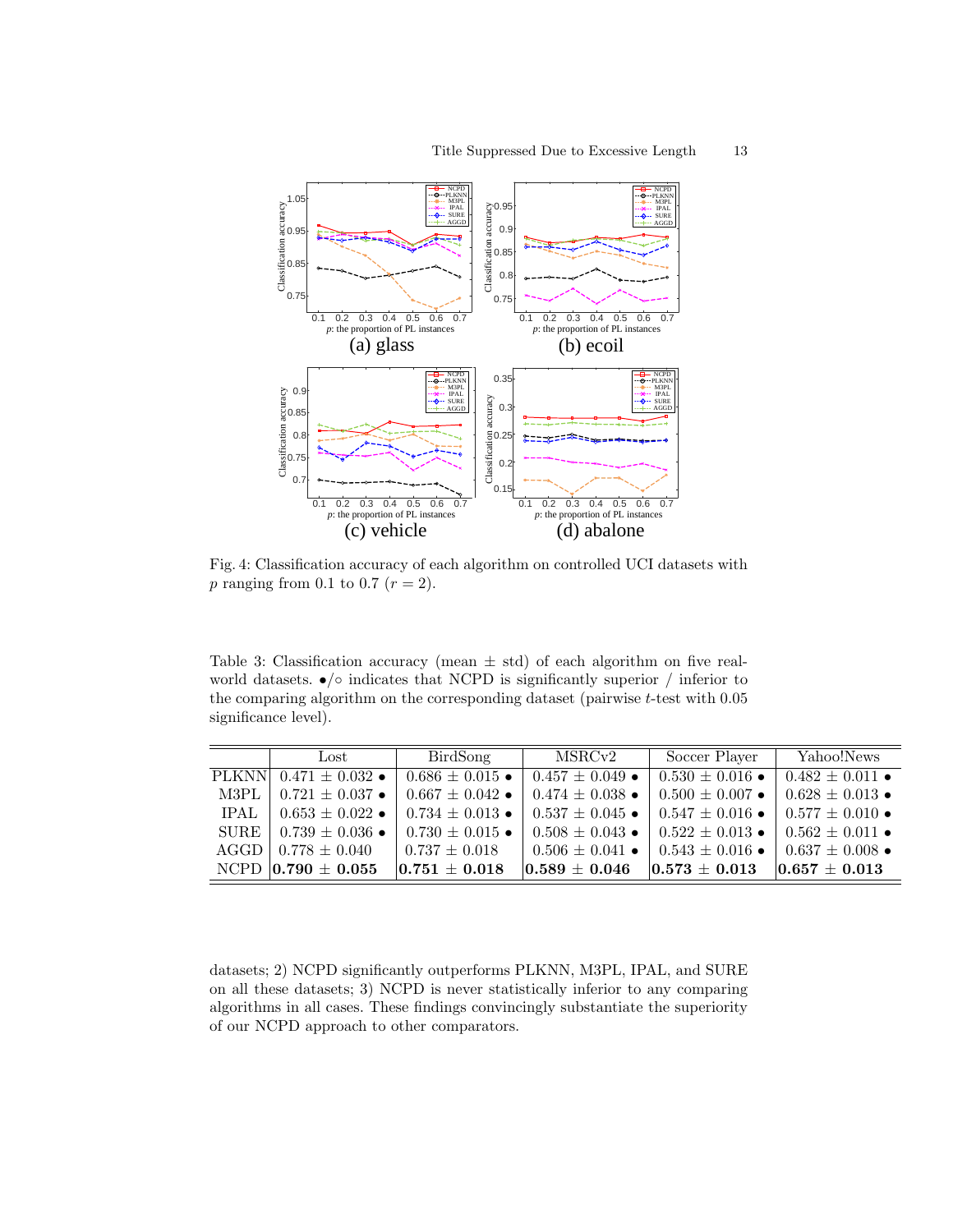14 Y. Yao et al.



Fig. 5: Classification accuracy of each algorithm on controlled UCI datasets with p ranging from 0.1 to 0.7 ( $r = 3$ ).

### 4.4 Ablation Study

The superiority of the proposed NCPD approach has been verified by thorough experimental results presented above. In this section, we conduct ablation study on adopted real-world datasets to further demonstrate the effectiveness of the two crucial techniques employed by NPCD, *i.e.*, the progressive disambiguation strategy and the network cooperation mechanism.

Specifically, to demonstrate the effectiveness of the progressive disambiguation strategy, we discard this strategy and merely train two networks with network cooperation mechanism, *i.e.*, all multi-birth groups are disambiguated according to Eq. (1) in every epoch regardless their disambiguation difficulty. To confirm the effectiveness of the network cooperation mechanism, we barely train one network equipped with the progressive disambiguation strategy (see Section 3.2). Fig. 6 shows the results, from which we can observe that the integrated NCPD approach generates the highest accuracies than other two settings  $(i.e.,$ "w/o NC" and "w/o PD"). In contrast, the accuracies will decrease when either the progressive disambiguation strategy or the network cooperation mechanism is removed, therefore the effectiveness and indispensability of these two crucial techniques are validated.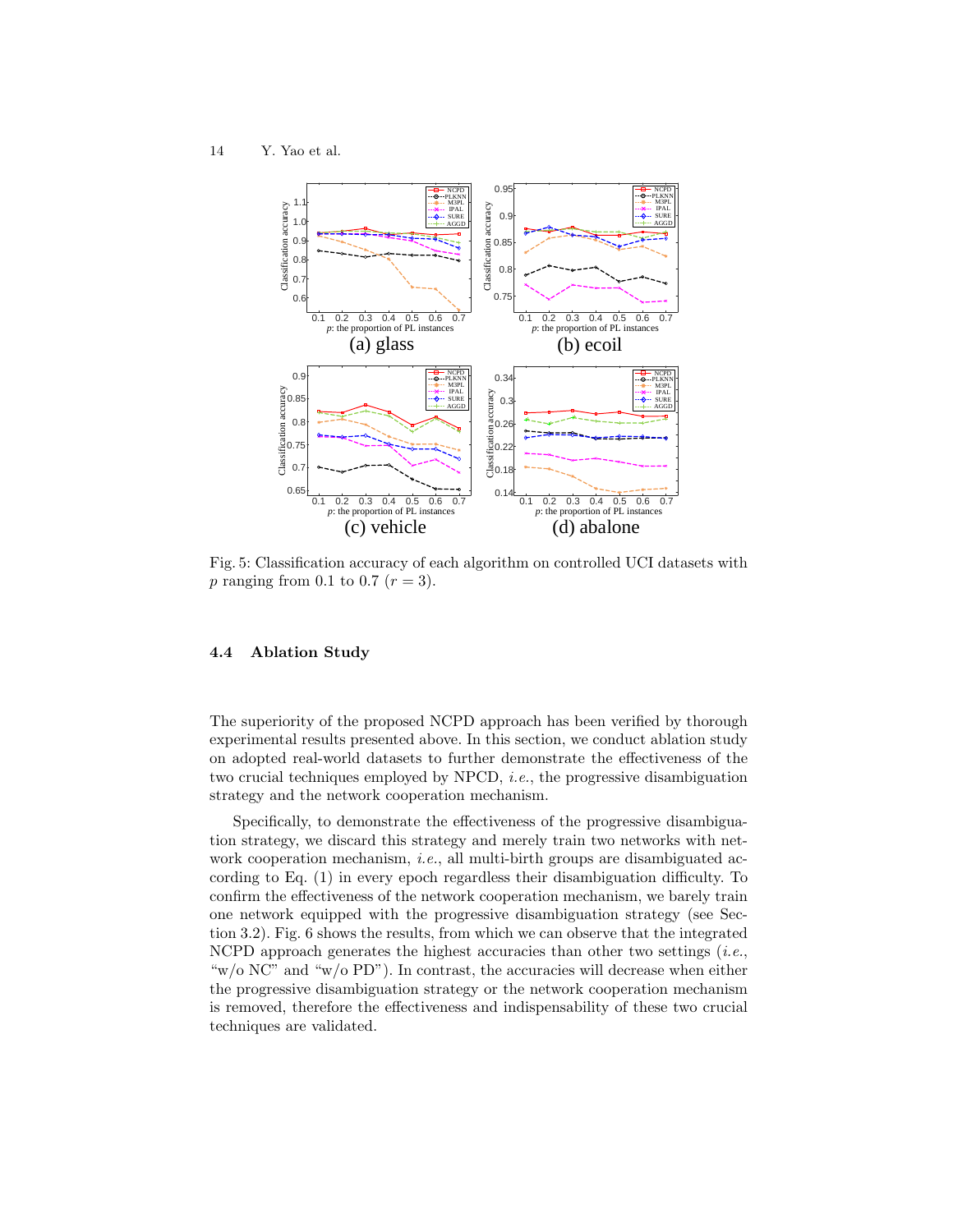

Fig. 6: Validation accuracy with different settings on adopted real-world datasets. The blue curve denotes the accuracy of the integrated NCPD approach (legend by "NCPD"). The red curve and the yellow curve indicate the accuracy of NCPD that removes the network cooperation mechanism (denoted by " $w$ /o NC") and the progressive disambiguation strategy (denoted by "w/o PD"), respectively.

# 5 Conclusion

In this paper, we propose a novel approach for PLL which is dubbed as "NCPD". By employing the progressive disambiguation strategy, our approach is able to exploit the disambiguation difficulty of the instances and then disambiguate them in a progressive manner, which is beneficial for the steady improvement of model capability and thereby the adverse impacts brought by false positive labels can be effectively reduced. Furthermore, the network cooperation mechanism greatly facilitates the salutary mutual learning process between two networks, and therefore can effectively alleviate the error accumulation problem inherited by the existing single-trend training framework. Thorough experimental results on various datasets demonstrate the effectiveness of the proposed NCPD approach. Considering that how to determine the disambiguation difficulty of the instances plays a vital role in our algorithm, we will devise a more advanced methodology to judge the disambiguation difficulty of these partially labeled instances in the future.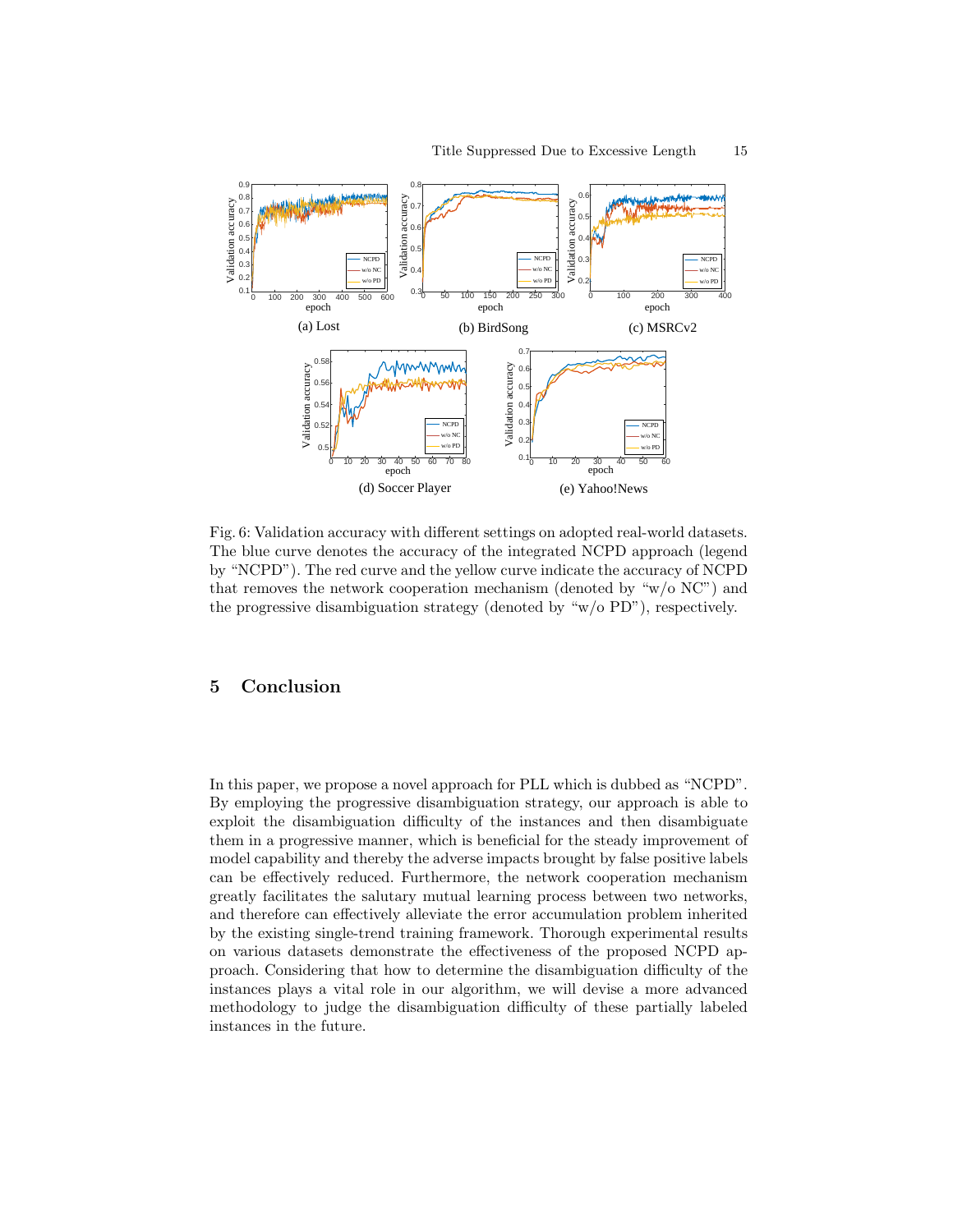### Acknowledgments

This research is supported by NSF of China (Nos: 61973162, U1713208), NSF of Jiangsu Province (No: BK20171430), the Fundamental Research Funds for the Central Universities (No: 30920032202), the "Young Elite Scientists Sponsorship Program" by Jiangsu Province and CAST (No: 2018QNRC001), and the Program for Changjiang Scholars.

### References

- 1. Arpit, D., Jastrzebski, S., Ballas, N., Krueger, D., Bengio, E., Kanwal, M.S., Maharaj, T., Fischer, A., Courville, A., Bengio, Y., et al.: A closer look at memorization in deep networks. In: Proc. International Conference on Machine Learning. pp. 233–242 (2017)
- 2. Blum, A., Mitchell, T.: Combining labeled and unlabeled data with co-training. In: Proceedings of the Eleventh Annual Conference on Computational Learning Theory. pp. 92–100 (1998)
- 3. Briggs, F., Fern, X.Z., Raich, R.: Rank-loss support instance machines for miml instance annotation. In: Proc. International Conference on Knowledge Discovery and Data Mining. pp. 534–542 (2012)
- 4. Chen, C.H., Patel, V.M., Chellappa, R.: Learning from ambiguously labeled face images. IEEE Transactions on Pattern Analysis and Machine Intelligence  $40(7)$ , 1653–1667 (2018)
- 5. Chen, Z.S., Wu, X., Chen, Q.G., Hu, Y., Zhang, M.L.: Multi-view partial multilabel learning with graph-based disambiguation. In: Proc. AAAI Conference on Artificial Intelligence. pp. 3553–3560 (2020)
- 6. Cour, T., Sapp, B., Jordan, C., Taskar, B.: Learning from ambiguously labeled images. In: Proc. Computer Vision and Pattern Recognition. pp. 919–926 (2009)
- 7. Feng, L., An, B.: Leveraging latent label distributions for partial label learning. In: Proc. International Joint Conference on Artificial Intelligence. pp. 2107–2113 (2018)
- 8. Feng, L., An, B.: Partial label learning with self-guided retraining. In: Proc. AAAI Conference on Artificial Intelligence. pp. 3542–3549 (2019)
- 9. Gong, C., Liu, T., Tang, Y., Yang, J., Yang, J., Tao, D.: A regularization approach for instancebased superset label learning. IEEE Transactions on Cybernetics 48(3), 967–978 (2018)
- 10. Gong, C., Shi, H., Liu, T., Zhang, C., Yang, J., Tao, D.: Loss decomposition and centroid estimation for positive and unlabeled learning. IEEE Transactions on Pattern Analysis and Machine Intelligence (2019)
- 11. Gong, C., Zhang, H., Yang, J., Tao, D.: Learning with inadequate and incorrect supervision. In: Proc. International Conference on Data Mining. pp. 889–894 (2017)
- 12. Guillaumin, M., Verbeek, J., Schmid, C.: Multiple instance metric learning from automatically labeled bags of faces. In: Proc. European Conference on Computer Vision. pp. 634–647 (2010)
- 13. Han, B., Yao, Q., Yu, X., Niu, G., Xu, M., Hu, W., Tsang, I., Sugiyama, M.: Coteaching: Robust training of deep neural networks with extremely noisy labels. In: Proc. Advances in Neural Information Processing Systems. pp. 8527–8537 (2018)
- 14. Hassoun, M.H., et al.: Fundamentals of artificial neural networks. MIT press (1995)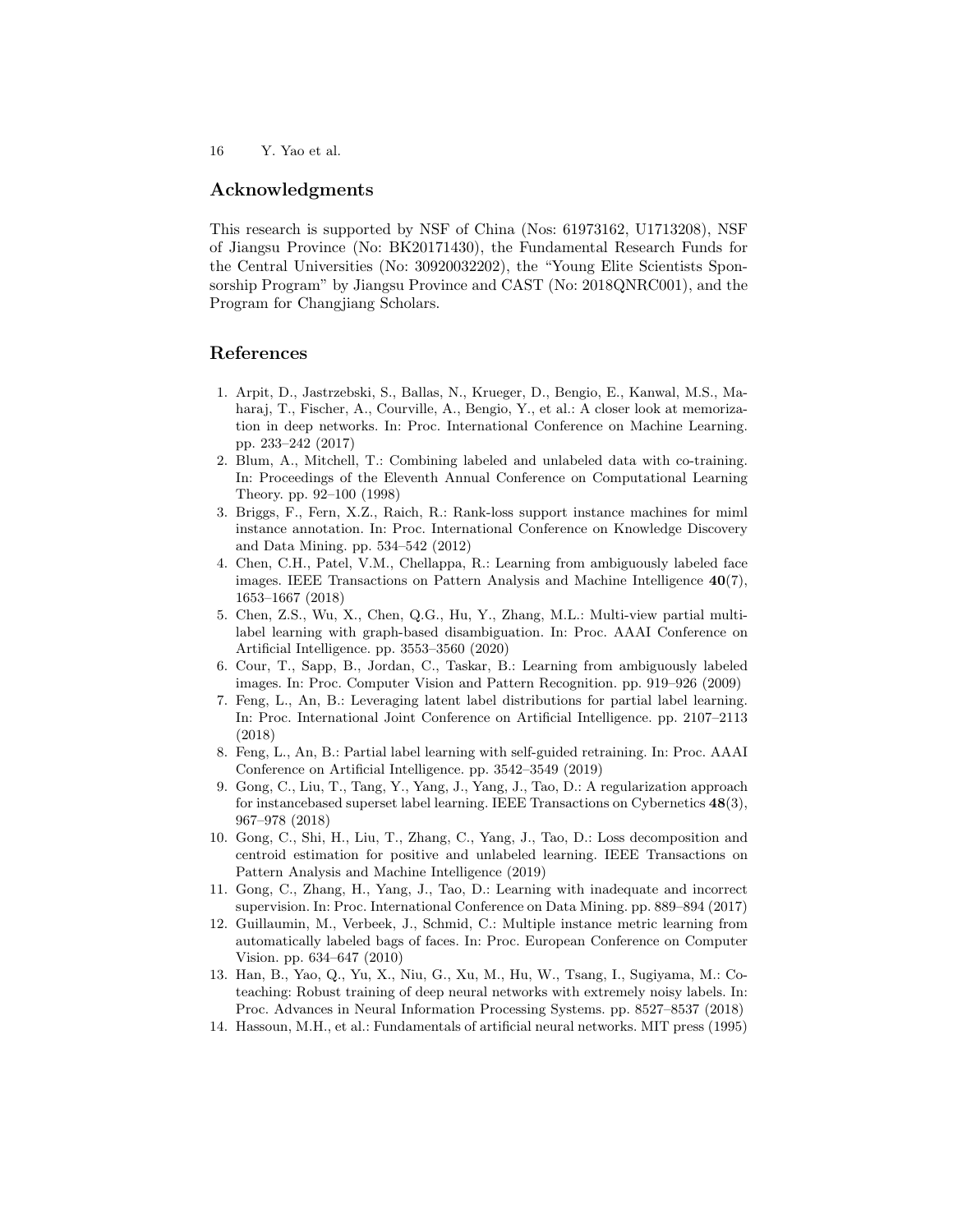- 15. Hüllermeier, E., Beringer, J.: Learning from ambiguously labeled examples. Intelligent Data Analysis 10(5), 419–439 (2006)
- 16. Jin, R., Ghahramani, Z.: Learning with multiple labels. In: Proc. Advances in Nural Information Processing Systems. pp. 921–928 (2003)
- 17. Kingma, D.P., Ba, J.: Adam: A method for stochastic optimization. arXiv preprint arXiv:1412.6980 (2014)
- 18. Liu, L., Dietterich, T.: Learnability of the superset label learning problem. In: Proc. International Conference on Machine Learning. pp. 1629–1637 (2014)
- 19. Liu, L., Dietterich, T.G.: A conditional multinomial mixture model for superset label learning. In: Proc. Advances in Neural Information Processing Systems. pp. 548–556 (2012)
- 20. Liu, T., Tao, D.: Classification with noisy labels by importance reweighting. IEEE Transactions on Pattern Analysis and Machine Intelligence 38(3), 447–461 (2015)
- 21. Liu, W., Xu, D., Tsang, I.W., Zhang, W.: Metric learning for multi-output tasks. IEEE Transactions on Pattern Analysis and Machine Intelligence 41(2), 408–422 (2018)
- 22. Luo, J., Orabona, F.: Learning from candidate labeling sets. In: Proc. Advances in Neural Information Processing Systems. pp. 1504–1512 (2010)
- 23. Lyu, G., Feng, S., Lang, C., Wang, T.: A self-paced regularization framework for partial-label learning. arXiv preprint arXiv:1804.07759 (2018)
- 24. Nguyen, N., Caruana, R.: Classification with partial labels. In: Proc. International Conference on Knowledge Discovery and Data Mining. pp. 551–559 (2008)
- 25. Tang, C.Z., Zhang, M.L.: Confidence-rated discriminative partial label learning. In: Proc. AAAI Conference on Artificial Intelligence (2017)
- 26. Wan, S., Gong, C., Zhong, P., Du, B., Zhang, L., Yang, J.: Multiscale dynamic graph convolutional network for hyperspectral image classification. IEEE Transactions on Geoscience and Remote Sensing 58(5), 3162–3177 (2019)
- 27. Wang, D.B., Li, L., Zhang, M.L.: Adaptive graph guided disambiguation for partial label learning. In: Proc. International Conference on Knowledge Discovery and Data Mining. pp. 83–91 (2019)
- 28. Wu, X., Zhang, M.L.: Towards enabling binary decomposition for partial label learning. In: Proc. International Joint Conference on Artificial Intelligence. pp. 2868–2874 (2018)
- 29. Yao, Y., Deng, J., Chen, X., Gong, C., Wu, J., Yang, J.: Deep discriminative cnn with temporal ensembling for ambiguously-labeled image classification. In: Proc. AAAI Conference on Artificial Intelligence. pp. 12669–12676 (2020)
- 30. Yi, K., Wu, J.: Probabilistic end-to-end noise correction for learning with noisy labels. In: Proc. Computer Vision and Pattern Recognition. pp. 7017–7025 (2019)
- 31. Yu, F., Zhang, M.L.: Maximum margin partial label learning. Machine Learning 106(4), 573–593 (2017)
- 32. Yu, X., Han, B., Yao, J., Niu, G., Tsang, I.W., Sugiyama, M.: How does disagreement help generalization against label corruption? arXiv preprint arXiv:1901.04215 (2019)
- 33. Zeng, Z., Xiao, S., Jia, K., Chan, T.H., Gao, S., Xu, D., Ma, Y.: Learning by associating ambiguously labeled images. In: Proc. Computer Vision and Pattern Recognition. pp. 708– 715 (2013)
- 34. Zhang, C., Bengio, S., Hardt, M., Recht, B., Vinyals, O.: Understanding deep learning requires rethinking generalization. arXiv preprint arXiv:1611.03530 (2016)
- 35. Zhang, C., Ren, D., Liu, T., Yang, J., Gong, C.: Positive and unlabeled learning with label disambiguation. In: Proc. International Joint Conference on Artificial Intelligence. pp. 4250– 4256 (2019)